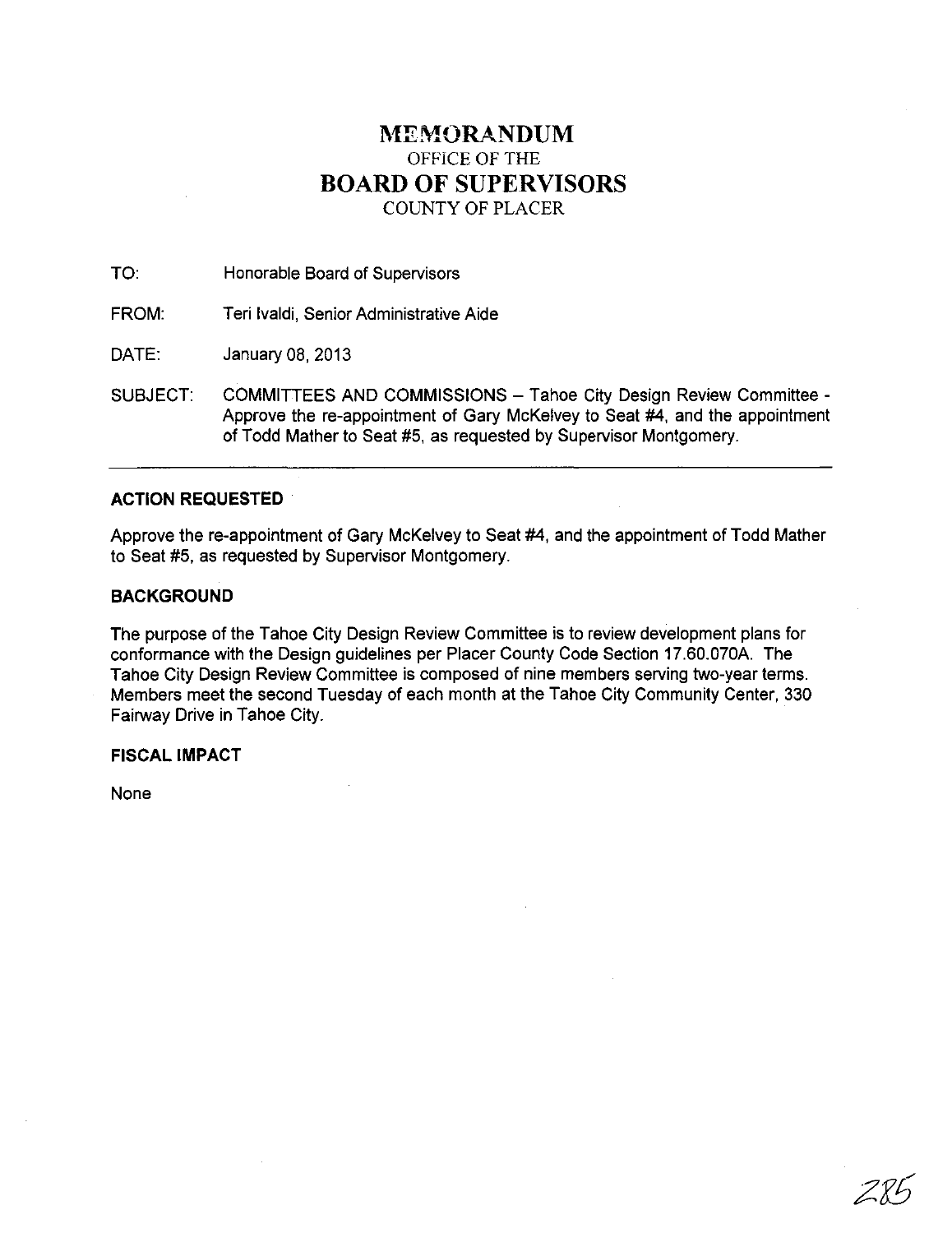#### TAHOE CITY DESIGN REVIEW COMMITIEE

#### PUBLIC COMMITTEE

PURPOSE: Review development plans for conformance with design review guidelines as provided by Section 17.60.070A of the Placer County Code.

CONFLICT OF INTEREST: No

COMPOSITION: Composed of nine (9) members, serving 2 year terms.

MEETINGS: 2nd Tuesday of the month at the Tahoe City Community Center, 330 Fairway Drive, Tahoe City. Special meetings upon request/demand.

COMPENSATION: All members of the Committee shall serve without compensation.

#### COUNTY CONTACT PERSON

Michael Johnson (530) 745-3000 3091 County Center Dr. Auburn, CA 95603-

SEAT # 1 **Gary Davis**  TERM LENGTH: 2-years APPOINTED BY: BOS EXPIRES: 10/5/2013

SEAT# 4 Gary McKelvey TERM LENGTH: 2-years APPOINTED BY: BOS EXPIRES: 11/14/2012

SEAT# 7 **Marshall Grattan**  TERM LENGTH: 2-years APPOINTED BY: BOS EXPIRES: 10/5/2013

CURRENT MEMBERS

SEAT# 2 **Ken Foster**  TERM LENGTH: 2-years APPOINTED BY: BOS EXPIRES: 6/30/2013

SEAT# 5 Vacant Seat TERM LENGTH: 2-years APPOINTED BY: BOS EXPIRES: 10/5/2013

SEAT# 8 Clare Walton TERM LENGTH: 2-years APPOINTED BY: BOS EXPIRES: 10/3112013

CONTACT PERSON Stacy Wydra, Tahoe Planning (530) 581-6280 P.O. Box 1909 Tahoe, CA 96145-

> SEAT# 3 **Vacant Seat**  TERM LENGTH: 2-years APPOINTED BY: BOS EXPIRES: 11/29/2013

> SEAT# 6 Andrew P. Otto TERM LENGTH: 2-years APPOINTED BY: BOS EXPIRES: 6/30/2013

> SEAT# 9 Don Fulda TERM LENGTH: 2-years APPOINTED BY: BOS EXPIRES: 10/5/2013

Last Update: 10/18/2012 2:38:50 PM

**Tahoe City Design Review Committee Public Roster** 

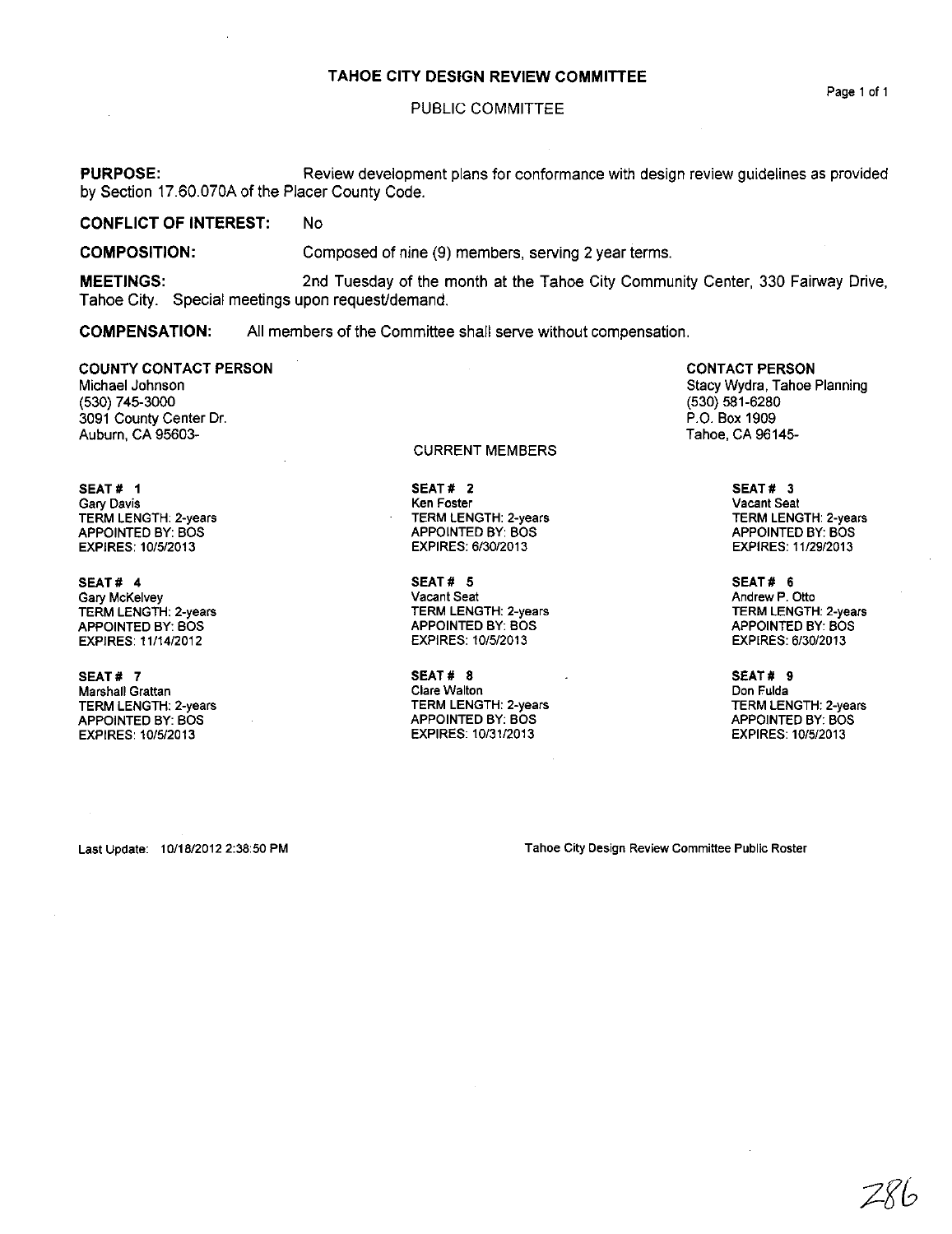**RECEIVED** 



# PLACER COUNTY DEC 03 2012 **BOARD OF SUPERVISORS**

**CLERK OF THE<br>BOARD OF SUPERVISORS** 

## **APPLICATION FOR MEMBERSHIP ON ADVISORY BOARD OR COMMISSION**

REFERENCE THE REPORT OF PARTNERS

| (NAME OF BOARD, COMMISSION, OR COMMITTEE)<br>IF THIS BOARD/COMMISSION/COMMITTEE CALLS FOR A SPECIFIC TYPE MEMBER, PLEASE INDICATE THE |                                                                                                                                                                                                                                                                                                                                                                                                                                                                                                                                                                                                                                                                                                                                                                                                                                                                                                                                                                                                                                                                                                                                                                                                                                                                                                                |  |  |  |  |  |  |
|---------------------------------------------------------------------------------------------------------------------------------------|----------------------------------------------------------------------------------------------------------------------------------------------------------------------------------------------------------------------------------------------------------------------------------------------------------------------------------------------------------------------------------------------------------------------------------------------------------------------------------------------------------------------------------------------------------------------------------------------------------------------------------------------------------------------------------------------------------------------------------------------------------------------------------------------------------------------------------------------------------------------------------------------------------------------------------------------------------------------------------------------------------------------------------------------------------------------------------------------------------------------------------------------------------------------------------------------------------------------------------------------------------------------------------------------------------------|--|--|--|--|--|--|
|                                                                                                                                       |                                                                                                                                                                                                                                                                                                                                                                                                                                                                                                                                                                                                                                                                                                                                                                                                                                                                                                                                                                                                                                                                                                                                                                                                                                                                                                                |  |  |  |  |  |  |
|                                                                                                                                       |                                                                                                                                                                                                                                                                                                                                                                                                                                                                                                                                                                                                                                                                                                                                                                                                                                                                                                                                                                                                                                                                                                                                                                                                                                                                                                                |  |  |  |  |  |  |
|                                                                                                                                       |                                                                                                                                                                                                                                                                                                                                                                                                                                                                                                                                                                                                                                                                                                                                                                                                                                                                                                                                                                                                                                                                                                                                                                                                                                                                                                                |  |  |  |  |  |  |
|                                                                                                                                       |                                                                                                                                                                                                                                                                                                                                                                                                                                                                                                                                                                                                                                                                                                                                                                                                                                                                                                                                                                                                                                                                                                                                                                                                                                                                                                                |  |  |  |  |  |  |
|                                                                                                                                       |                                                                                                                                                                                                                                                                                                                                                                                                                                                                                                                                                                                                                                                                                                                                                                                                                                                                                                                                                                                                                                                                                                                                                                                                                                                                                                                |  |  |  |  |  |  |
|                                                                                                                                       |                                                                                                                                                                                                                                                                                                                                                                                                                                                                                                                                                                                                                                                                                                                                                                                                                                                                                                                                                                                                                                                                                                                                                                                                                                                                                                                |  |  |  |  |  |  |
|                                                                                                                                       |                                                                                                                                                                                                                                                                                                                                                                                                                                                                                                                                                                                                                                                                                                                                                                                                                                                                                                                                                                                                                                                                                                                                                                                                                                                                                                                |  |  |  |  |  |  |
|                                                                                                                                       |                                                                                                                                                                                                                                                                                                                                                                                                                                                                                                                                                                                                                                                                                                                                                                                                                                                                                                                                                                                                                                                                                                                                                                                                                                                                                                                |  |  |  |  |  |  |
|                                                                                                                                       |                                                                                                                                                                                                                                                                                                                                                                                                                                                                                                                                                                                                                                                                                                                                                                                                                                                                                                                                                                                                                                                                                                                                                                                                                                                                                                                |  |  |  |  |  |  |
|                                                                                                                                       |                                                                                                                                                                                                                                                                                                                                                                                                                                                                                                                                                                                                                                                                                                                                                                                                                                                                                                                                                                                                                                                                                                                                                                                                                                                                                                                |  |  |  |  |  |  |
| <b>Yearly Continuing Education</b>                                                                                                    | APPLICATION FOR MEMBERSHIP ON: Tahoe City Design Review Committee<br>POSITION FOR WHICH YOU ARE APPLYING: Network and the state of the state of the state of the state of the state of the state of the state of the state of the state of the state of the state of the state of the state of the<br>NAME: Todd Gordon Mather<br>SUPERVISORIAL DISTRICT IN WHICH YOU RESIDE:<br>TIMES <sub>7</sub> -7<br>DAYS: M-F<br>TIMES YOU ARE AVAILABLE FOR MEETINGS:<br>EMPLOYMENT EXPERIENCE/PROFESSION (A RESUME MAY BE ATTACHED): Licensed Architect (CA, UT, NV),<br>Principal Architect at Gary Davis Group (2002- present)<br>Served on Tahoe Quarterly/TRPA/University Juries<br>ORGANIZATION/COMMUNITY EXPERIENCE: Member TCDA, Chamber of Commerce. Serve on West Shore Comm<br>Plan Committee, Served on AIA-Northern Nevada board, Provide HOA-review services.<br>EDUCATIONAL EXPERIENCE: Master of Architecture/BS Architecture from University of Utah, Traveling Fellow - U of U GSA<br>APPLICATIONS WILL BE RETAINED FOR TWO YEARS<br>APPLICATION MUST BE FILED WITH THE CLERK OF THE BOARD OF SUPERVISORS<br>175 FULWEILER AVENUE, ROOM 101, AUBURN, CALIFORNIA 95603<br>DATE: 11/30/12<br><b>SIGNATURE</b><br>可以的机构 想出的 计信道程序 计中断 网络巴西亚美国西南部城市 化电压 医阿斯特氏试验检尿道 医心包 医中心性神经<br>出版社<br>$E-MAIL:$<br>FAX: |  |  |  |  |  |  |
|                                                                                                                                       |                                                                                                                                                                                                                                                                                                                                                                                                                                                                                                                                                                                                                                                                                                                                                                                                                                                                                                                                                                                                                                                                                                                                                                                                                                                                                                                |  |  |  |  |  |  |
|                                                                                                                                       |                                                                                                                                                                                                                                                                                                                                                                                                                                                                                                                                                                                                                                                                                                                                                                                                                                                                                                                                                                                                                                                                                                                                                                                                                                                                                                                |  |  |  |  |  |  |
|                                                                                                                                       |                                                                                                                                                                                                                                                                                                                                                                                                                                                                                                                                                                                                                                                                                                                                                                                                                                                                                                                                                                                                                                                                                                                                                                                                                                                                                                                |  |  |  |  |  |  |
|                                                                                                                                       |                                                                                                                                                                                                                                                                                                                                                                                                                                                                                                                                                                                                                                                                                                                                                                                                                                                                                                                                                                                                                                                                                                                                                                                                                                                                                                                |  |  |  |  |  |  |
|                                                                                                                                       |                                                                                                                                                                                                                                                                                                                                                                                                                                                                                                                                                                                                                                                                                                                                                                                                                                                                                                                                                                                                                                                                                                                                                                                                                                                                                                                |  |  |  |  |  |  |
|                                                                                                                                       |                                                                                                                                                                                                                                                                                                                                                                                                                                                                                                                                                                                                                                                                                                                                                                                                                                                                                                                                                                                                                                                                                                                                                                                                                                                                                                                |  |  |  |  |  |  |
|                                                                                                                                       |                                                                                                                                                                                                                                                                                                                                                                                                                                                                                                                                                                                                                                                                                                                                                                                                                                                                                                                                                                                                                                                                                                                                                                                                                                                                                                                |  |  |  |  |  |  |
|                                                                                                                                       |                                                                                                                                                                                                                                                                                                                                                                                                                                                                                                                                                                                                                                                                                                                                                                                                                                                                                                                                                                                                                                                                                                                                                                                                                                                                                                                |  |  |  |  |  |  |
|                                                                                                                                       |                                                                                                                                                                                                                                                                                                                                                                                                                                                                                                                                                                                                                                                                                                                                                                                                                                                                                                                                                                                                                                                                                                                                                                                                                                                                                                                |  |  |  |  |  |  |
|                                                                                                                                       |                                                                                                                                                                                                                                                                                                                                                                                                                                                                                                                                                                                                                                                                                                                                                                                                                                                                                                                                                                                                                                                                                                                                                                                                                                                                                                                |  |  |  |  |  |  |
|                                                                                                                                       |                                                                                                                                                                                                                                                                                                                                                                                                                                                                                                                                                                                                                                                                                                                                                                                                                                                                                                                                                                                                                                                                                                                                                                                                                                                                                                                |  |  |  |  |  |  |
|                                                                                                                                       |                                                                                                                                                                                                                                                                                                                                                                                                                                                                                                                                                                                                                                                                                                                                                                                                                                                                                                                                                                                                                                                                                                                                                                                                                                                                                                                |  |  |  |  |  |  |
| <b>RESIDENCE ADDRESS: ___</b>                                                                                                         |                                                                                                                                                                                                                                                                                                                                                                                                                                                                                                                                                                                                                                                                                                                                                                                                                                                                                                                                                                                                                                                                                                                                                                                                                                                                                                                |  |  |  |  |  |  |
|                                                                                                                                       |                                                                                                                                                                                                                                                                                                                                                                                                                                                                                                                                                                                                                                                                                                                                                                                                                                                                                                                                                                                                                                                                                                                                                                                                                                                                                                                |  |  |  |  |  |  |
|                                                                                                                                       |                                                                                                                                                                                                                                                                                                                                                                                                                                                                                                                                                                                                                                                                                                                                                                                                                                                                                                                                                                                                                                                                                                                                                                                                                                                                                                                |  |  |  |  |  |  |
|                                                                                                                                       |                                                                                                                                                                                                                                                                                                                                                                                                                                                                                                                                                                                                                                                                                                                                                                                                                                                                                                                                                                                                                                                                                                                                                                                                                                                                                                                |  |  |  |  |  |  |
|                                                                                                                                       |                                                                                                                                                                                                                                                                                                                                                                                                                                                                                                                                                                                                                                                                                                                                                                                                                                                                                                                                                                                                                                                                                                                                                                                                                                                                                                                |  |  |  |  |  |  |
|                                                                                                                                       |                                                                                                                                                                                                                                                                                                                                                                                                                                                                                                                                                                                                                                                                                                                                                                                                                                                                                                                                                                                                                                                                                                                                                                                                                                                                                                                |  |  |  |  |  |  |